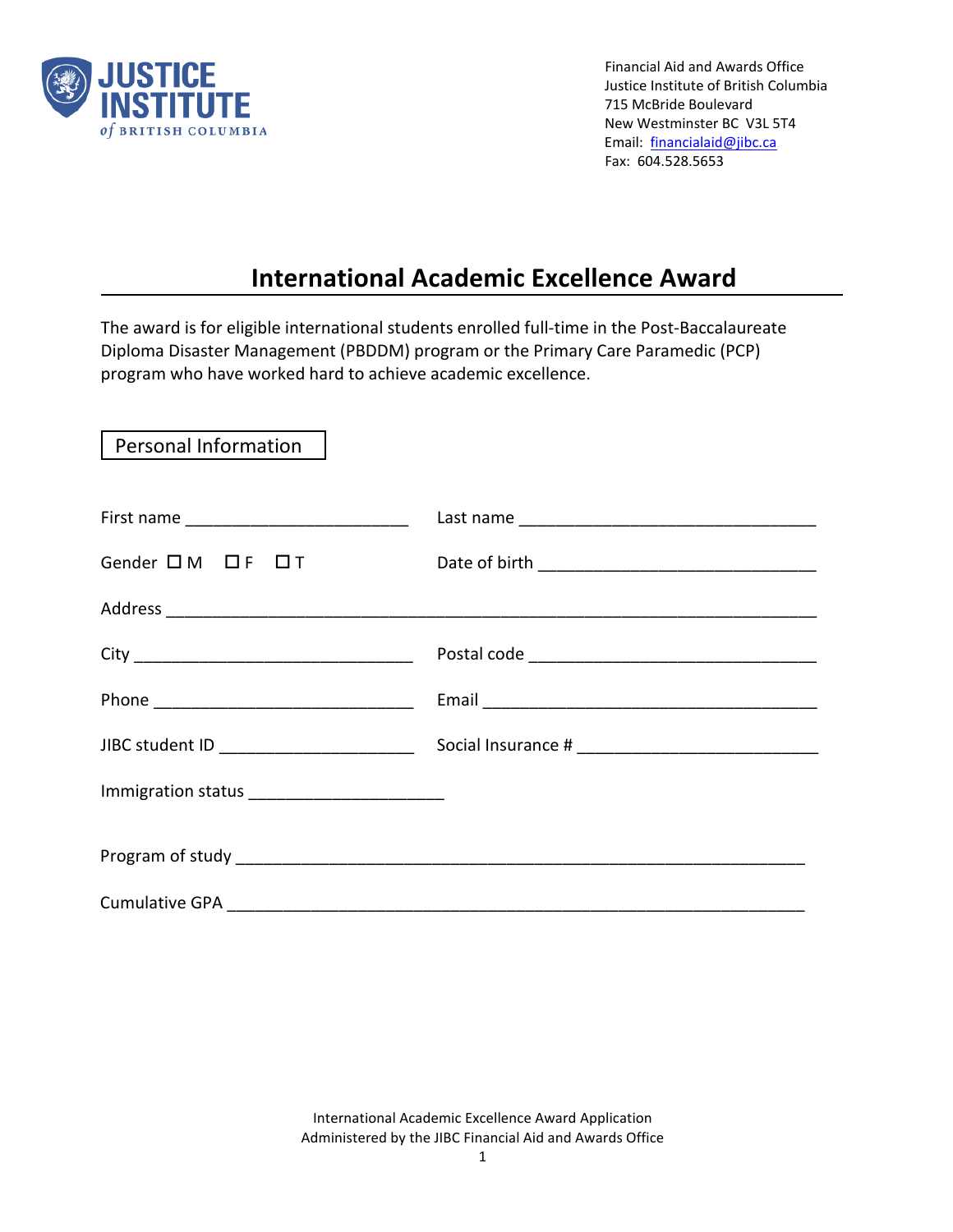### Additional Information

Which of the following best describes your current situation?

- $\square$  Single student with **no** dependants
- Married or in a common law relationship with **no** dependants
- $\Box$  Married or in a common law relationship with dependants
- $\square$  Sole support parent

Number of dependants

Age of dependant(s) example a set of  $\alpha$ 

Where will you be residing during your study period?

- With parent(s), **NOT** paying rent or mortgage
- With family, **NOT** paying rent or mortgage
- With spouse or friends, **NOT** paying rent or mortgage
- $\Box$  With parent(s), paying rent or mortgage
- $\Box$  With family, paying rent or mortgage
- $\Box$  With spouse or friends, paying rent or mortgage
- $\Box$  Alone paying rent
- $\square$  Alone paying mortgage

Are you currently employed?  $\Box$  Yes  $\Box$  No

Name of Employer: \_\_\_\_\_\_\_\_\_\_\_\_\_\_\_\_\_\_\_\_\_\_\_\_\_\_\_\_\_\_\_\_\_\_\_\_\_\_\_

Hours of work per week: **We are all that the set of work** per week:

Employment Status: Full-time Part-time Contract Other: \_\_\_\_\_\_\_\_\_\_\_\_\_\_\_

|  | Are you planning to work during your program of study? $\Box$ Yes $\Box$ No |  |  |
|--|-----------------------------------------------------------------------------|--|--|
|--|-----------------------------------------------------------------------------|--|--|

If yes, how often (# hours/week): \_\_\_\_\_\_\_\_\_\_\_\_\_\_\_\_\_\_\_\_\_\_\_\_\_\_\_\_\_

International Academic Excellence Award Application Administered by the JIBC Financial Aid and Awards Office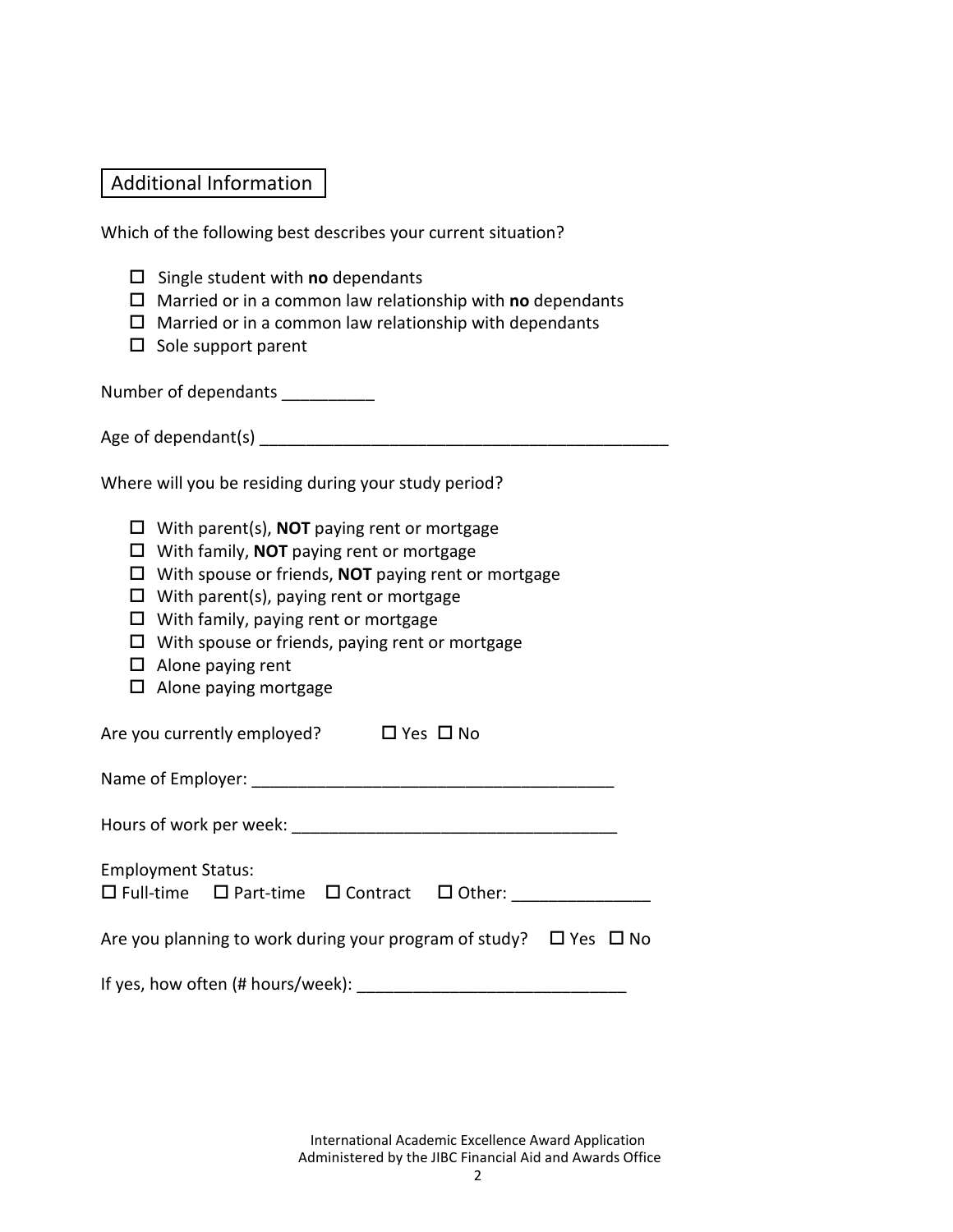### Financial Information

Please itemize your anticipated income and expenses for your period of study, per month. **Married or common-law students must list** *entire* **household income and expenses.** 

| INCOME (monthly)              | Prior to program start | During program |
|-------------------------------|------------------------|----------------|
| Work net income               | \$                     | \$             |
| Spouse's net income           | \$                     | \$             |
| Income from government source |                        |                |
| (EI, HRDC, etc.)              | -\$                    | \$             |
| From family/sponsor/employer  | \$                     | \$             |
| Child support/spousal support | \$                     | \$             |
| Daycare subsidy               | \$                     | \$             |
| Other income (band funding/   |                        |                |
| investments/interest/etc.)    | -\$                    | \$             |
| (A) TOTAL MONTHLY INCOME      | \$<br>(A)              | \$             |

Please also provide about any other sources of income, as of the date of this application. Do not include assets listed above.

#### INCOME (Other Sources)

| Savings after tuition costs $\frac{1}{5}$   |  |
|---------------------------------------------|--|
| Student loans (family/bank/government)   \$ |  |
| Grants/Scholarships/Awards/Bursaries   \$   |  |
| Other (specify)                             |  |
| <b>TOTAL OTHER INCOME   \$</b>              |  |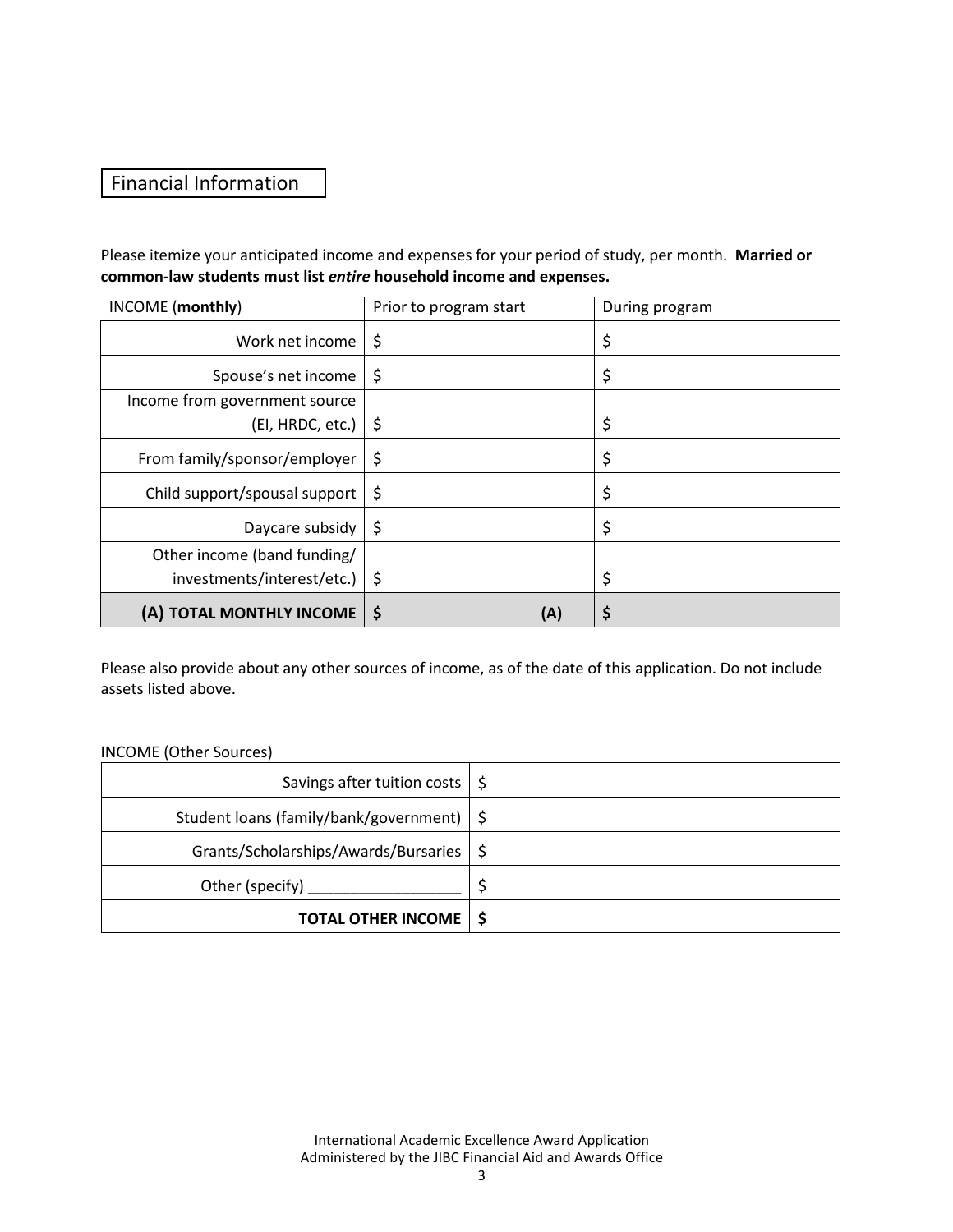| Rent/Mortgage and Utilities  | \$        |
|------------------------------|-----------|
| Food                         | \$        |
| Transportation               | \$        |
| Miscellaneous                | \$        |
| Daycare (including subsidy)  | \$        |
| Loans/credit payments        | \$        |
| Medical/dental premiums      | \$        |
| Insurance (car/house/life)   | \$        |
| Glasses/contacts             | \$        |
| Car repairs                  | \$        |
| House repairs                | \$        |
| Non-refundable medical costs | \$        |
| Other (specify) _            | \$        |
| (B) TOTAL MONTHLY EXPENSES   | \$<br>(B) |

**Total Monthly Income (A) - Total Monthly Expenses (B) = \$\_\_\_\_\_\_\_\_\_\_\_\_\_\_\_\_\_\_\_\_\_\_\_**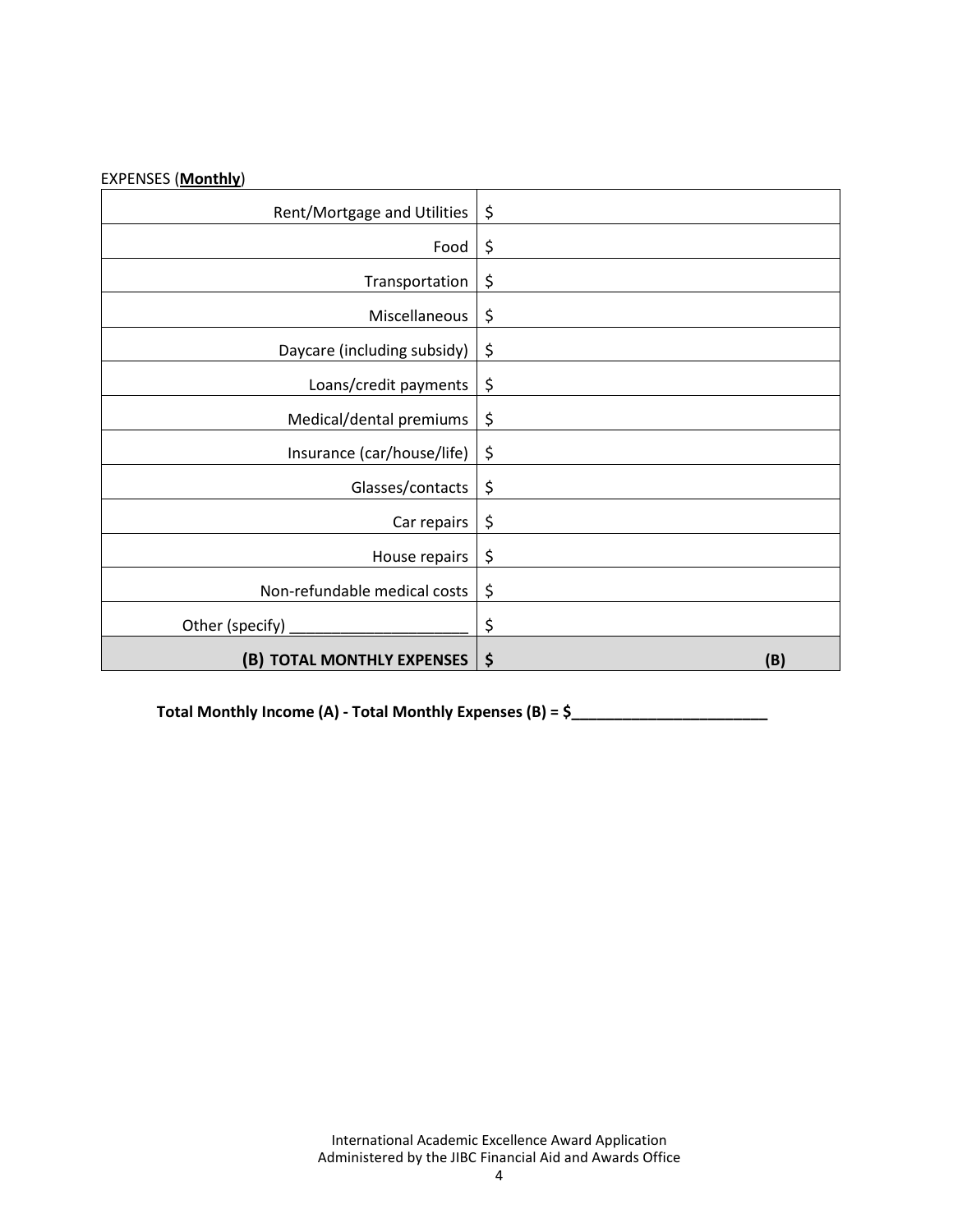## Personal Statement

Provide an essay to support your application - What life experiences have shaped who you are today and what challenges have you overcome in achieving your education (i.e. financial, personal, medical, community etc.)? (Please attach additional pages if required).

International Academic Excellence Award Application Administered by the JIBC Financial Aid and Awards Office